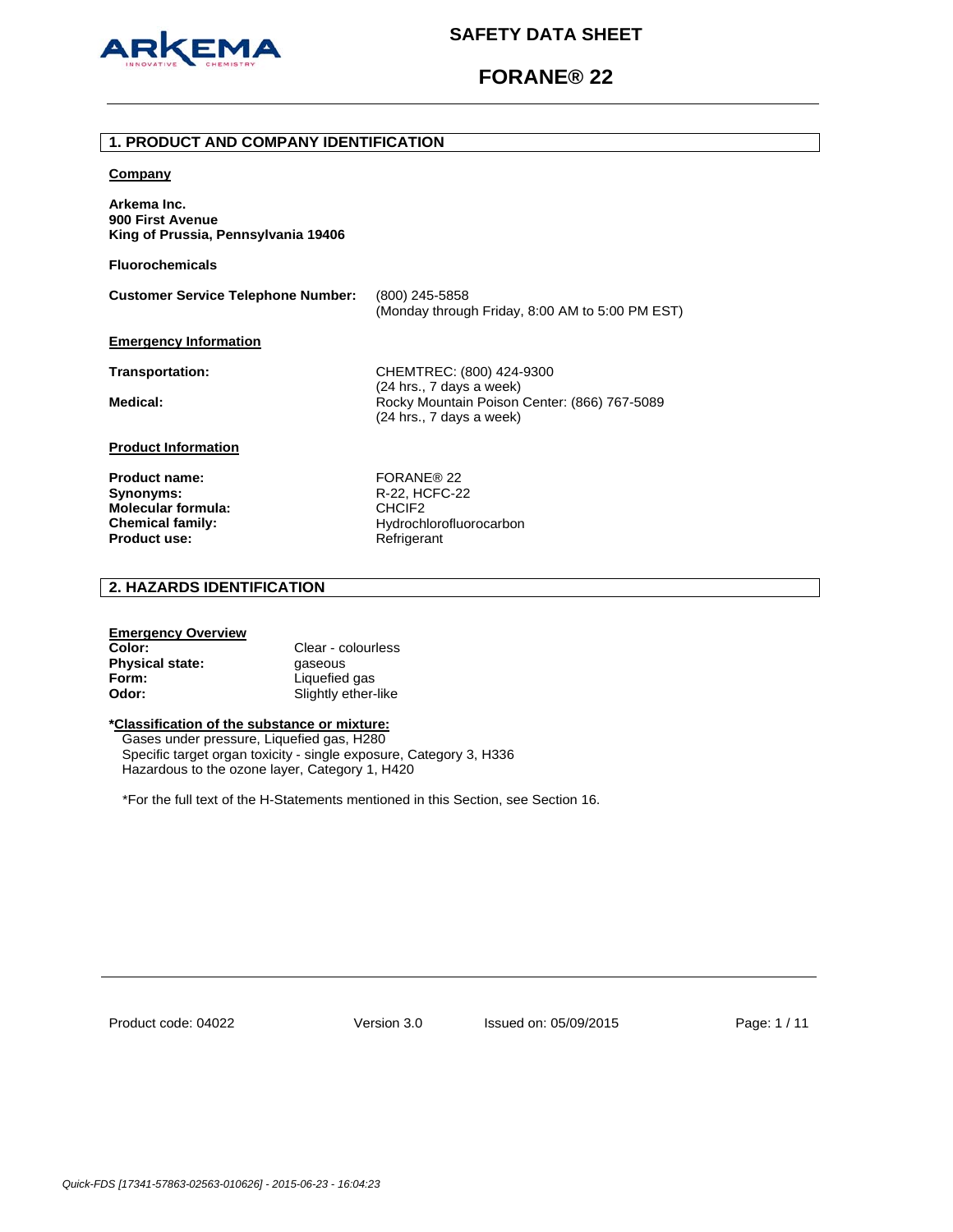

# **FORANE® 22**

#### **GHS-Labelling**



#### **Hazard statements:**

H280 : Contains gas under pressure; may explode if heated.

H336 : May cause drowsiness or dizziness.

H420 : Harms public health and the environment by destroying ozone in the upper atmosphere.

#### **Supplemental Hazard Statements:**

Overheating or overpressurizing may cause gas release or violent cylinder bursting. May decompose on contact with flames or extremely hot metal surfaces to produce toxic and corrosive products. Vapor reduces oxygen available for breathing and is heavier than air. Prolonged or repeated contact may dry skin and cause irritation. May cause frostbite. May cause effects on: Heart

#### **Precautionary statements:**

#### **Prevention:**

P261 : Avoid breathing gas/mist/vapours/spray. P271 : Use only outdoors or in a well-ventilated area.

#### **Response:**

P304 + P340 : IF INHALED: Remove victim to fresh air and keep at rest in a position comfortable for breathing. P312 : Call a POISON CENTER or doctor/ physician if you feel unwell.

#### **Storage:**

P403 + P233 : Store in a well-ventilated place. Keep container tightly closed. P405 : Store locked up. P410 : Protect from sunlight.

#### **Disposal:**

P501 : Dispose of contents/ container to an approved waste disposal plant. P502 : Refer to manufacturer/ supplier for information on recovery/ recycling.

#### **Supplemental information:**

#### **Potential Health Effects:**

Liquid : Contact with liquid or refrigerated gas can cause cold burns and frostbite. Vapor: Vapor is heavier than air and can cause suffocation by reducing oxygen available for breathing. If inhaled: Central nervous system effects: headache, nausea, dizziness, drowsiness, loss of consciousness. Stress induced heart effects: Inhalation may cause an increase in the sensitivity of the heart to adrenaline, which could result in irregular or rapid heartbeats and reduced heart function.

Product code: 04022

Version 3.0 Issued on: 05/09/2015 Page: 2 / 11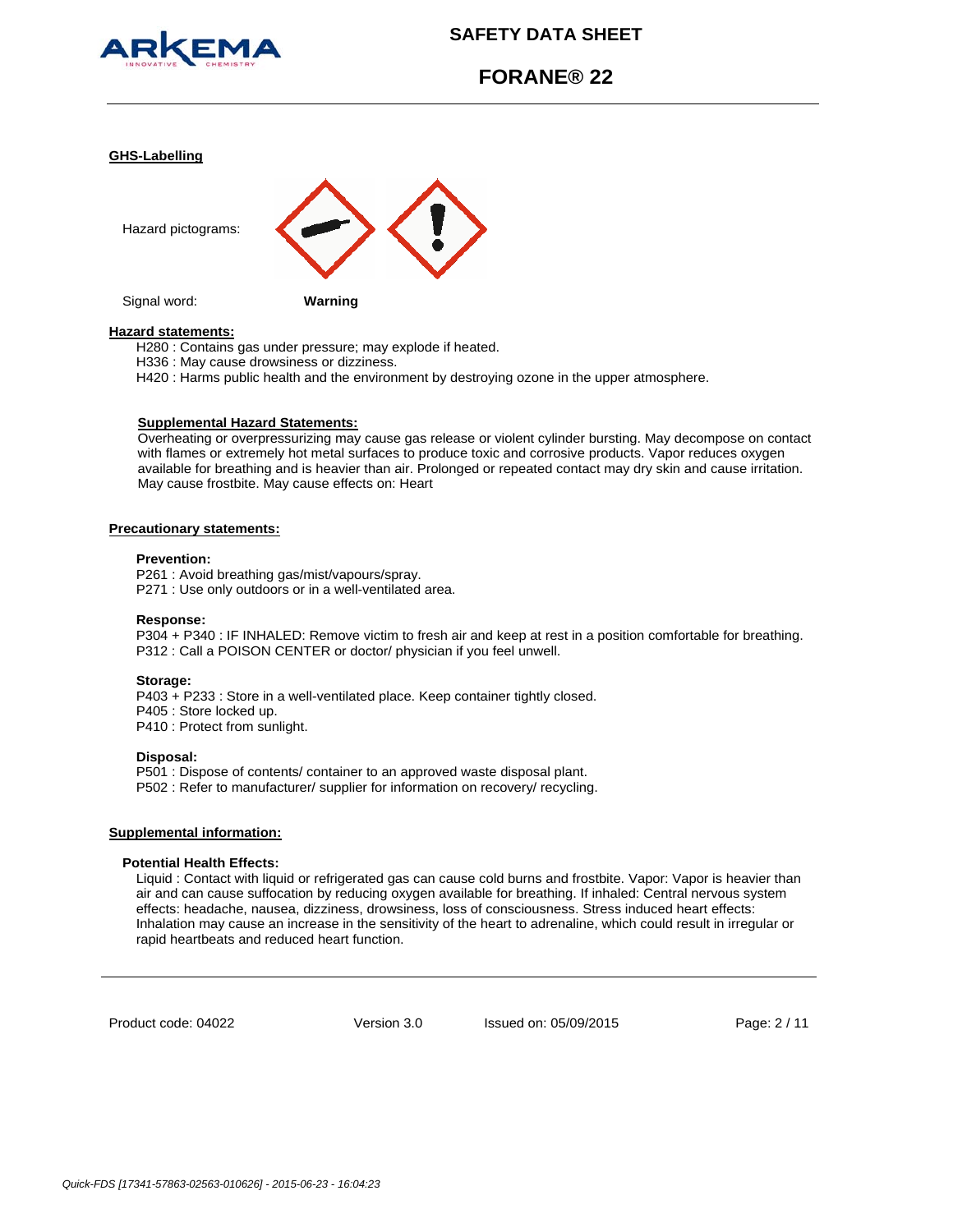

# **FORANE® 22**

#### **Medical conditions aggravated by overexposure:** Heart disease or compromised heart function.

# **3. COMPOSITION/INFORMATION ON INGREDIENTS**

| <b>Chemical Name</b>     | CAS-No. | Wt/Wt | <b>GHS Classification**</b> |
|--------------------------|---------|-------|-----------------------------|
| Methane, chlorodifluoro- | 75-45-6 | 100 % | H280, H420                  |

\*\*For the full text of the H-Statements mentioned in this Section, see Section 16.

# **4. FIRST AID MEASURES**

# **Inhalation:**

If inhaled, remove victim to fresh air. If not breathing, give artificial respiration. If breathing is difficult, give oxygen. Get medical attention.

### **Skin:**

If on skin, flush exposed skin with lukewarm water (not hot), or use other means to warm skin slowly. Remove contaminated clothing and shoes. Get medical attention if frostbitten by liquid or if irritation occurs. Wash clothing before reuse. Thoroughly clean shoes before reuse.

# **Eyes:**

Immediately flush eye(s) with plenty of water. Get medical attention if irritation persists.

# **Ingestion:**

Ingestion is not applicable - product is a gas at ambient temperatures.

### **Notes to physician:**

Do not give drugs from adrenaline-ephedrine group.

# **5. FIREFIGHTING MEASURES**

# **Extinguishing media (suitable):**

Use extinguishing measures to suit surroundings.

### **Protective equipment:**

Fire fighters and others who may be exposed to products of combustion should wear full fire fighting turn out gear (full Bunker Gear) and self-contained breathing apparatus (pressure demand / NIOSH approved or equivalent).

### **Further firefighting advice:**

Product code: 04022

Version 3.0 Issued on: 05/09/2015 Page: 3 / 11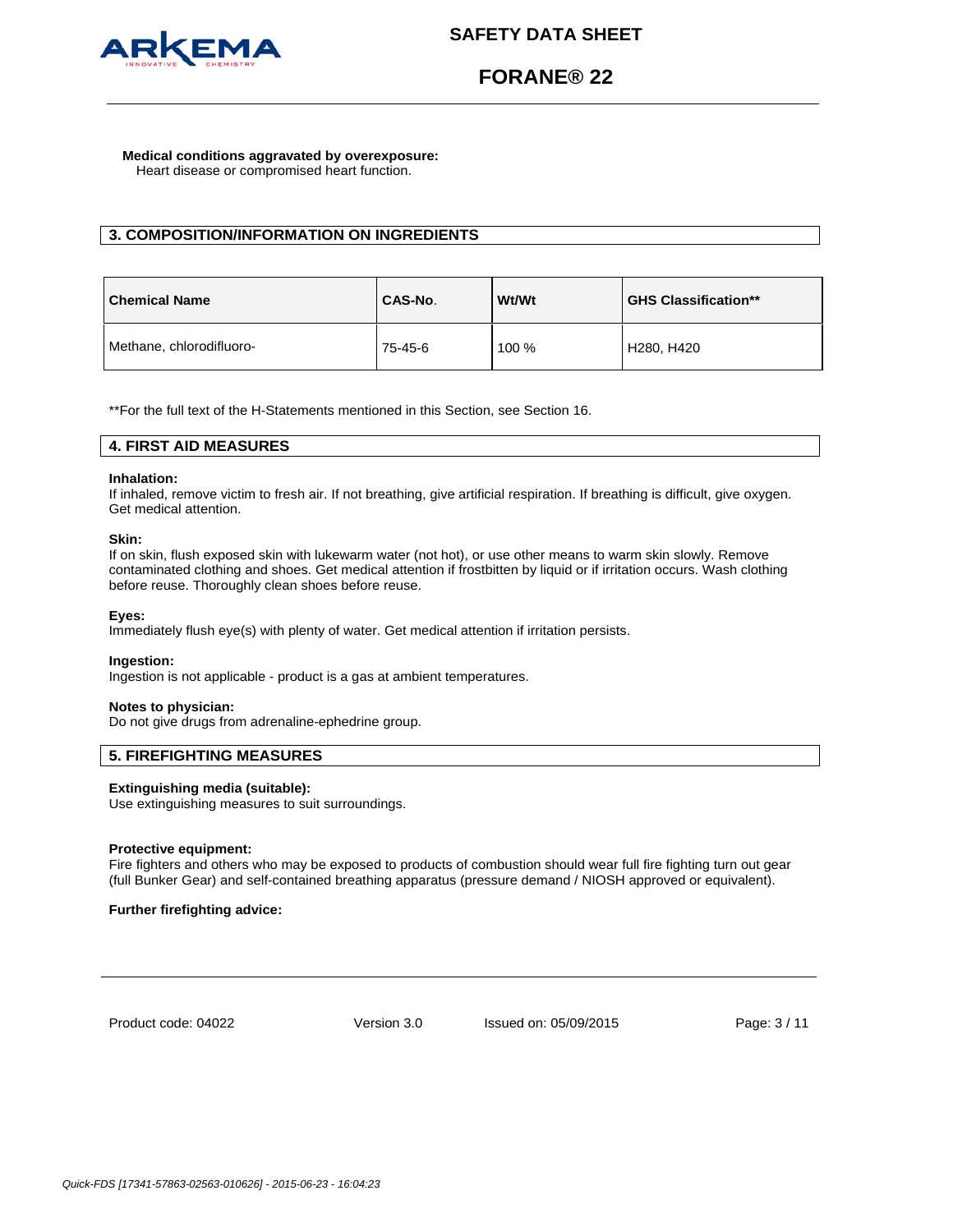

**FORANE® 22**

Fight fire with large amounts of water from a safe distance. Stop the flow of gas if possible. Water mist should be used to reduce vapor concentrations in air. Cool closed containers exposed to fire with water spray. Closed containers of this material may explode when subjected to heat from surrounding fire. After a fire, wait until the material has cooled to room temperature before initiating clean-up activities. Fire fighting equipment should be thoroughly decontaminated after use. **Fire and explosion hazards:** May decompose on contact with flames or extremely hot metal surfaces to produce toxic and corrosive products. Liquid and gas under pressure, overheating or overpressurizing may cause gas release and/or violent cylinder bursting. Container may explode if heated due to resulting pressure rise. Some mixtures of HCFCs and/or HFCs, and air or oxygen may be combustible if pressurized and exposed to extreme heat or flame. When burned, the following hazardous products of combustion can occur: Hydrogen fluoride hydrogen chloride Carbon oxides Carbonyl halides

# **6. ACCIDENTAL RELEASE MEASURES**

# **In case of spill or leak:**

Eliminate all ignition sources. Evacuate area of all unnecessary personnel. Use Halogen leak detector or other suitable means to locate leaks or check atmosphere. Prevent further leakage or spillage if you can do so without risk. Keep upwind. Evacuate enclosed spaces and disperse gas with floor-level forced-air ventilation. Avoid breathing leaked material. Consult a regulatory specialist to determine appropriate state or local reporting requirements, for assistance in waste characterization and/or hazardous waste disposal and other requirements listed in pertinent environmental permits.

# **7. HANDLING AND STORAGE**

### **Handling**

**General information on handling:**  Keep away from heat, sparks and flames. Avoid contact with skin, eyes and clothing. Avoid breathing gas. Keep container closed. Use only with adequate ventilation. Wash thoroughly after handling. Do not enter confined spaces unless adequately ventilated. Use equipment rated for cylinder pressure. Close valve after each use and when empty. Emptied container retains vapor and product residue. Observe all labeled safeguards until container is cleaned, reconditioned or destroyed.

### **Storage**

#### **General information on storage conditions:**

Store in well ventilated area away from heat, direct sunlight and sources of ignition such as flame, sparks and static

Product code: 04022

Version 3.0 Issued on: 05/09/2015 Page: 4 / 11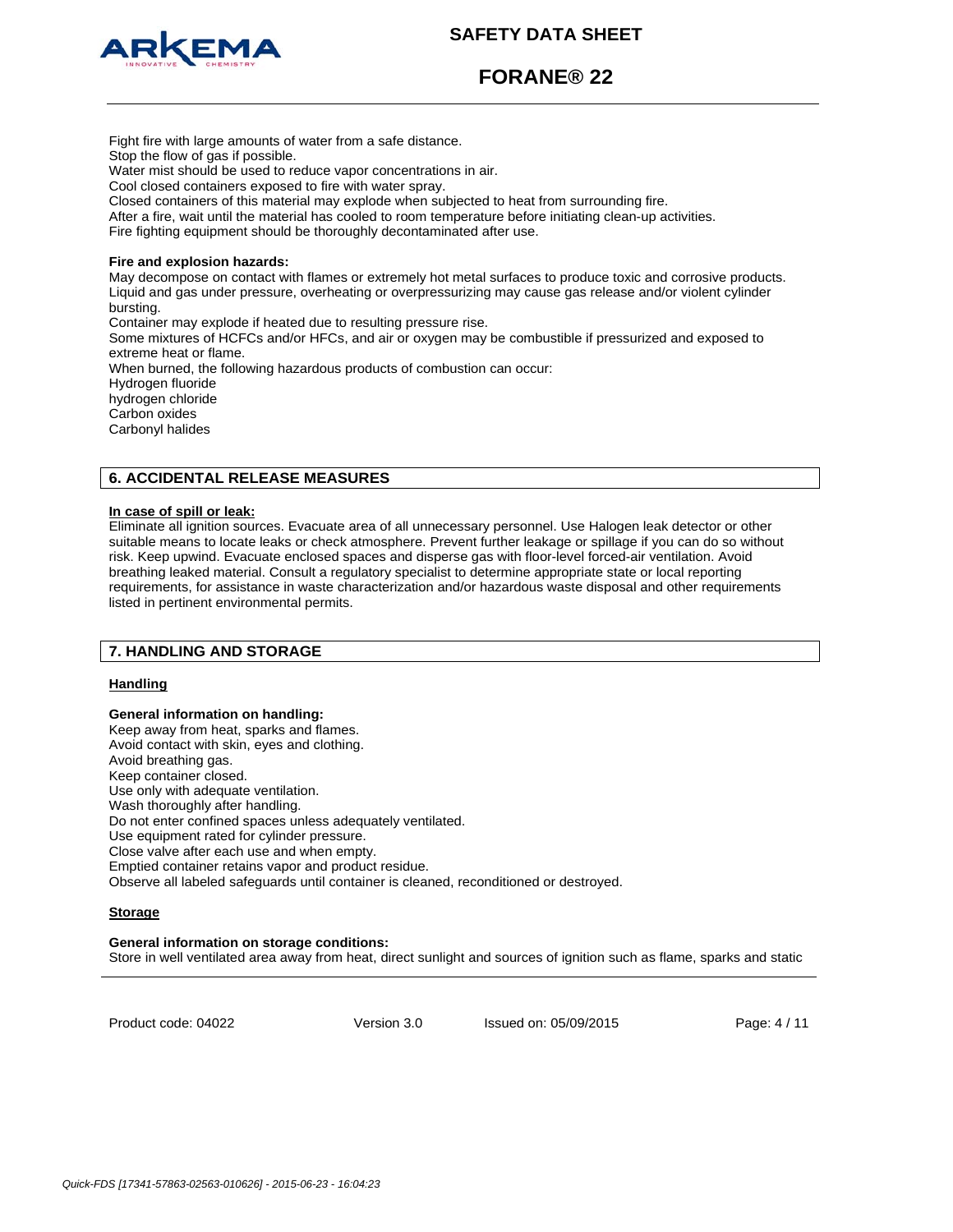

# **FORANE® 22**

electricity.

#### **Storage stability – Remarks:**

Do not apply direct flame to cylinder. Do not store cylinder in direct sun or expose it to heat above 120 F (48.9 C.). Do not drop or refill this cylinder.

### **Storage incompatibility – General:**

Store separate from: Alkaline earth metals

Finely divided metals (aluminium, magnesium, zinc...)

Strong oxidizing agents

Alkali metals

strong bases

# **8. EXPOSURE CONTROLS/PERSONAL PROTECTION**

#### **Airborne Exposure Guidelines:**

### **Methane, chlorodifluoro- (75-45-6)**

US. ACGIH Threshold Limit Values

Time weighted average 1,000 ppm

Only those components with exposure limits are printed in this section. Limits with skin contact designation above have skin contact effect. Air sampling alone is insufficient to accurately quantitate exposure. Measures to prevent significant cutaneous absorption may be required. Limits with a sensitizer designation above mean that exposure to this material may cause allergic reactions.

#### **Engineering controls:**

Investigate engineering techniques to reduce exposures below airborne exposure limits or to otherwise reduce exposures. Provide ventilation if necessary to minimize exposures or to control exposure levels to below airborne exposure limits (if applicable see above).If practical, use local mechanical exhaust ventilation at sources of air contamination such as open process equipment.

Monitor carbon monoxide and oxygen levels in tanks and enclosed spaces.Consult ACGIH ventilation manual, NFPA Standard 91 and NFPA Standard 654 for design of exhaust system and safe handling.

#### **Respiratory protection:**

Avoid breathing gas. Where airborne exposure is likely or airborne exposure limits are exceeded (if applicable, see above), use NIOSH approved respiratory protection equipment appropriate to the material and/or its components (full facepiece recommended). Consult respirator manufacturer to determine appropriate type equipment for a given application. Observe respirator use limitations specified by NIOSH or the manufacturer. For emergency and other conditions where there may be a potential for significant exposure or where exposure limit may be significantly exceeded, use an approved full face positive-pressure, self-contained breathing apparatus or positive-pressure airline with auxiliary self-contained air supply. Respiratory protection programs must comply with 29 CFR § 1910.134.

#### **Skin protection:**

Wear appropriate chemical resistant protective clothing and chemical resistant gloves to prevent skin contact. Consult glove manufacturer to determine appropriate type glove material for given application. Rinse immediately if skin is contaminated. Wash contaminated clothing and clean protective equipment before reuse. Wash thoroughly after handling.

Product code: 04022

Version 3.0 Issued on: 05/09/2015 Page: 5 / 11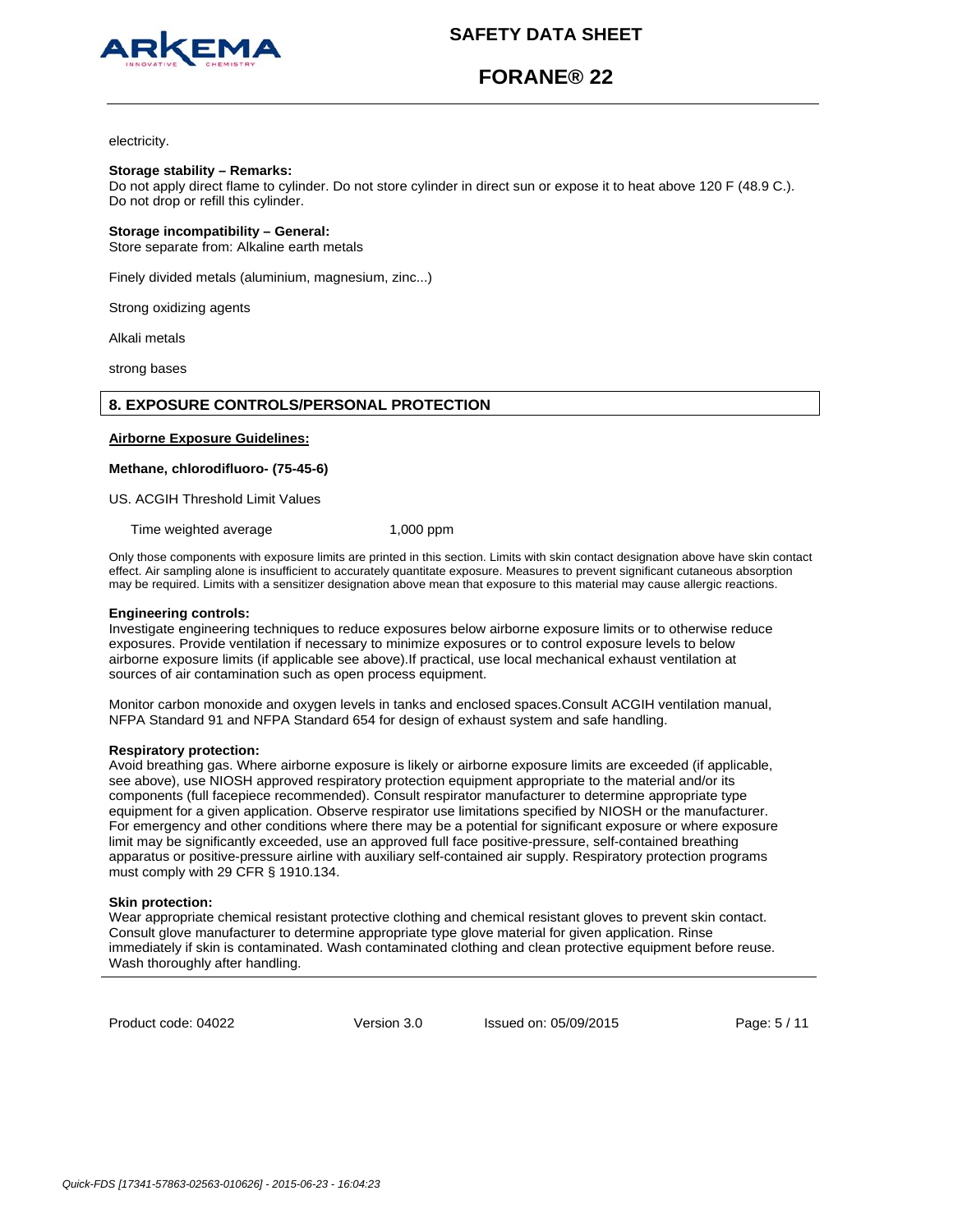

# **FORANE® 22**

# **Eye protection:**

 $\overline{\mathbf{I}}$ 

Use good industrial practice to avoid eye contact.

| 9. PHYSICAL AND CHEMICAL PROPERTIES    |                                     |  |
|----------------------------------------|-------------------------------------|--|
| Color:                                 | Clear - colourless                  |  |
| <b>Physical state:</b>                 | gaseous                             |  |
| Form:                                  | Liquefied gas                       |  |
| Odor:                                  | Slightly ether-like                 |  |
| <b>Odor threshold:</b>                 | No data available                   |  |
| <b>Flash point</b>                     | Not applicable                      |  |
| <b>Auto-ignition</b><br>temperature:   | 1,170 °F (632 °C)                   |  |
| Lower flammable limit<br>$(LFL)$ :     | 13 %(V) None.                       |  |
| <b>Upper flammable limit</b><br>(UFL): | None.                               |  |
| pH:                                    | Not applicable                      |  |
| Density:                               | 1.19 g/cm3 (77 °F (25 °C))          |  |
| Vapor pressure:                        | 7,033 mmHg (77 °F (25 °C))          |  |
| Vapor density:                         | 3.00 kg/m3                          |  |
| <b>Evaporation rate:</b>               | No data available                   |  |
| Solubility in water:                   | slightly soluble                    |  |
| Oil/water partition<br>coefficient:    | No data available                   |  |
| <b>Thermal decomposition</b>           | No data available                   |  |
| <b>Flammability:</b>                   | See GHS Classification in Section 2 |  |

# **10. STABILITY AND REACTIVITY**

### **Stability:**

This material is chemically stable under normal and anticipated storage, handling and processing conditions.

# **Materials to avoid:**

Product code: 04022

Version 3.0 Issued on: 05/09/2015 Page: 6 / 11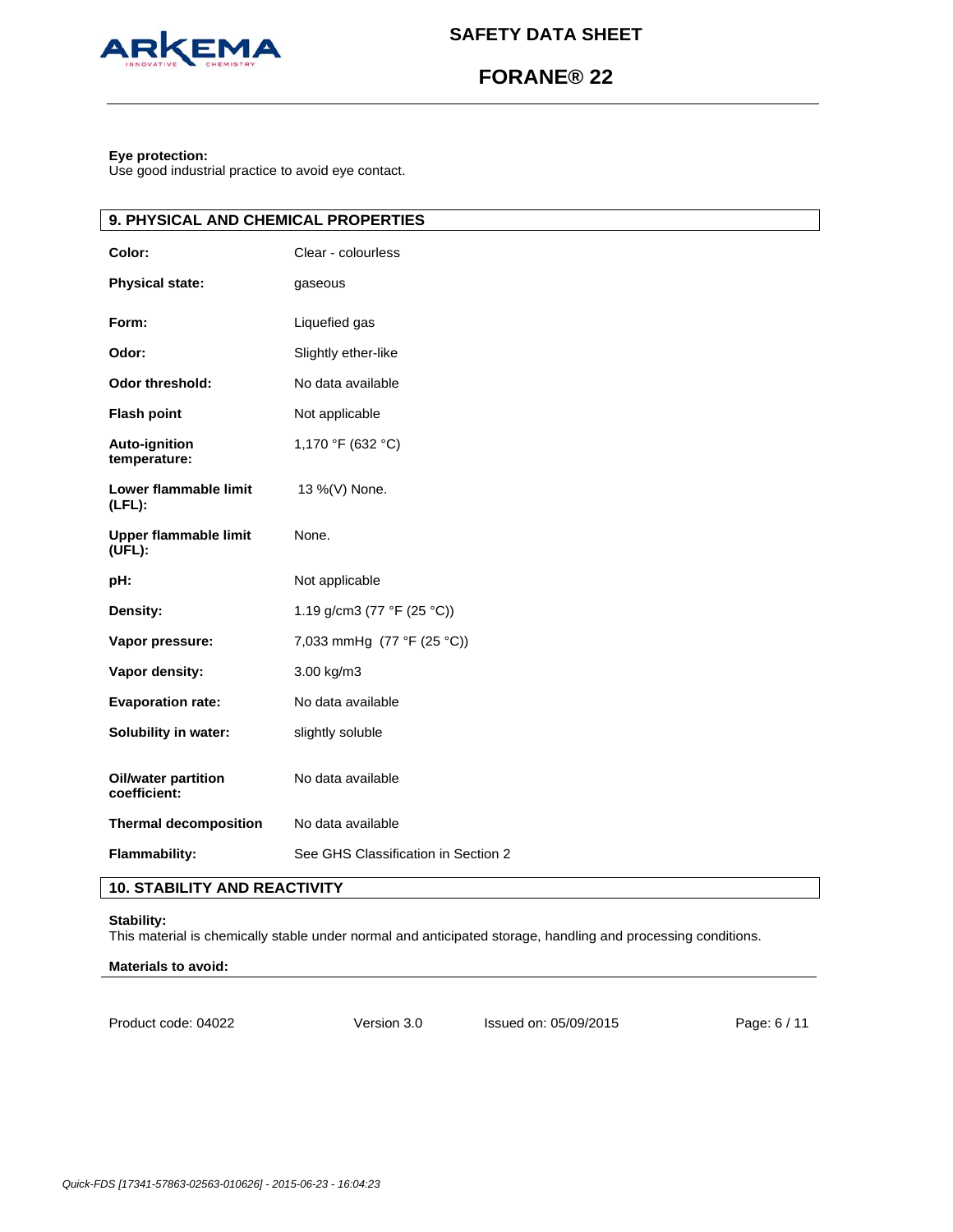

# **FORANE® 22**

Alkaline earth metals Finely divided metals (aluminium, magnesium, zinc...) Strong oxidizing agents Alkali metals Strong bases

**Conditions / hazards to avoid:**  Heat

#### **Hazardous decomposition products:**

Thermal decomposition giving toxic and corrosive products : hydrogen chloride Hydrogen fluoride Carbon oxides Carbonyl halides

# **11. TOXICOLOGICAL INFORMATION**

# **Data for FORANE® 22**

#### **Acute toxicity**

**Inhalation:**  Practically nontoxic. (Rat) 4 h LC50 220000 ppm. (Gas)

#### **Skin Irritation:**

Practically non-irritating. (Rabbit) (Rapid evaporation of the liquid may cause frostbite.)

# **Eye Irritation:**

Causes mild eye irritation. (Rabbit) (30 s) signs: Rapid evaporation of the liquid may cause frostbite (gas spray)

#### **Sensitization:**

Causes cardiac sensitization. (dog, rat, mouse, rabbit and monkey) signs: irregular heart beat, rapid heart beat, in some cases, sudden death

#### **Skin Sensitization:**

Not a sensitizer. Repeated skin exposure. (Guinea pig) No skin allergy was observed

#### **Repeated dose toxicity**

Chronic inhalation administration to rat, mouse / No adverse systemic effects reported.

Chronic oral administration to Rat / No adverse systemic effects reported.

#### **Carcinogenicity**

Chronic inhalation administration to mice / signs: No increase in tumor incidence was reported.

Chronic inhalation administration to female rat / signs: No increase in tumor incidence was reported.

Chronic inhalation administration to male rat / affected organ(s): salivary gland / signs: Increased

Product code: 04022

Version 3.0 Issued on: 05/09/2015 Page: 7 / 11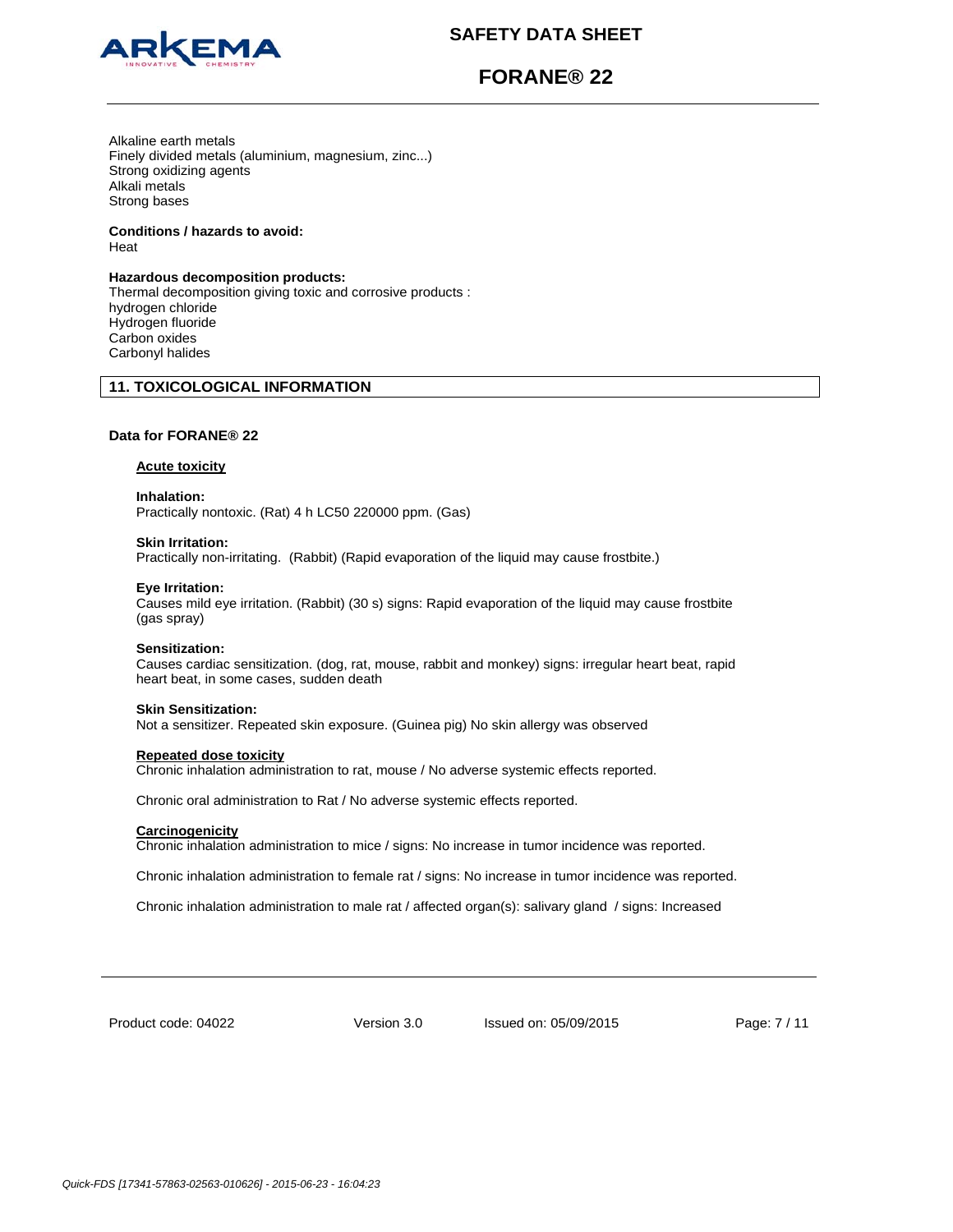

# **FORANE® 22**

incidence of tumors was reported. / (not considered relevant to humans)

#### **Genotoxicity**

#### **Assessment in Vitro:**

Genetic changes were observed in laboratory tests using: bacteria

No genetic changes were observed in laboratory tests using: animal cells, yeast

#### **Assessment in Vivo:**

No genetic changes were observed in laboratory tests using: mice

#### **Developmental toxicity**

Exposure during pregnancy. inhalation (Rat) / Birth defects were observed. (eye) Exposure during pregnancy. inhalation (Rabbit) / No birth defects were observed.

#### **Reproductive effects**

Reproduction test. inhalation (rat and mouse) / No toxicity to reproduction / (males)

# **Human experience**

#### **Inhalation:** Lung: Asphyxia, suffocation. Heart: Palpitation. (based on reports of occupational exposure to workers) **Skin contact:**

Skin: irritation, redness, swelling. (repeated or prolonged exposure)

# **12. ECOLOGICAL INFORMATION**

# **Chemical Fate and Pathway**

Data on this material and/or a similar material are summarized below.

#### **Data for FORANE® 22**

# **Biodegradation:**

Not readily biodegradable. (28 d) biodegradation 0 %

#### **Octanol Water Partition Coefficient:**

log Pow = 1.08 (Practically no potential to bioaccumulate.)

### **Photodegradation:**

Half-life direct photolysis:  $= 8.4 y$ 

#### **Mobility and Distribution in the Environment:**

Moderate adsorption / Log Koc= 1.8

### **Global Warming Potential:**

GWP 1,810 (Global warming potential with respect to CO2 (time horizon 100 years)) GWP 0.33 (Halocarbon global warming potential; HGWP; (R-11 = 1))

### **Ozone Depletion Potential:**

ODP 0.055 (Ozone depletion potential; ODP; (R-11 = 1))

Product code: 04022

Version 3.0 Issued on: 05/09/2015 Page: 8 / 11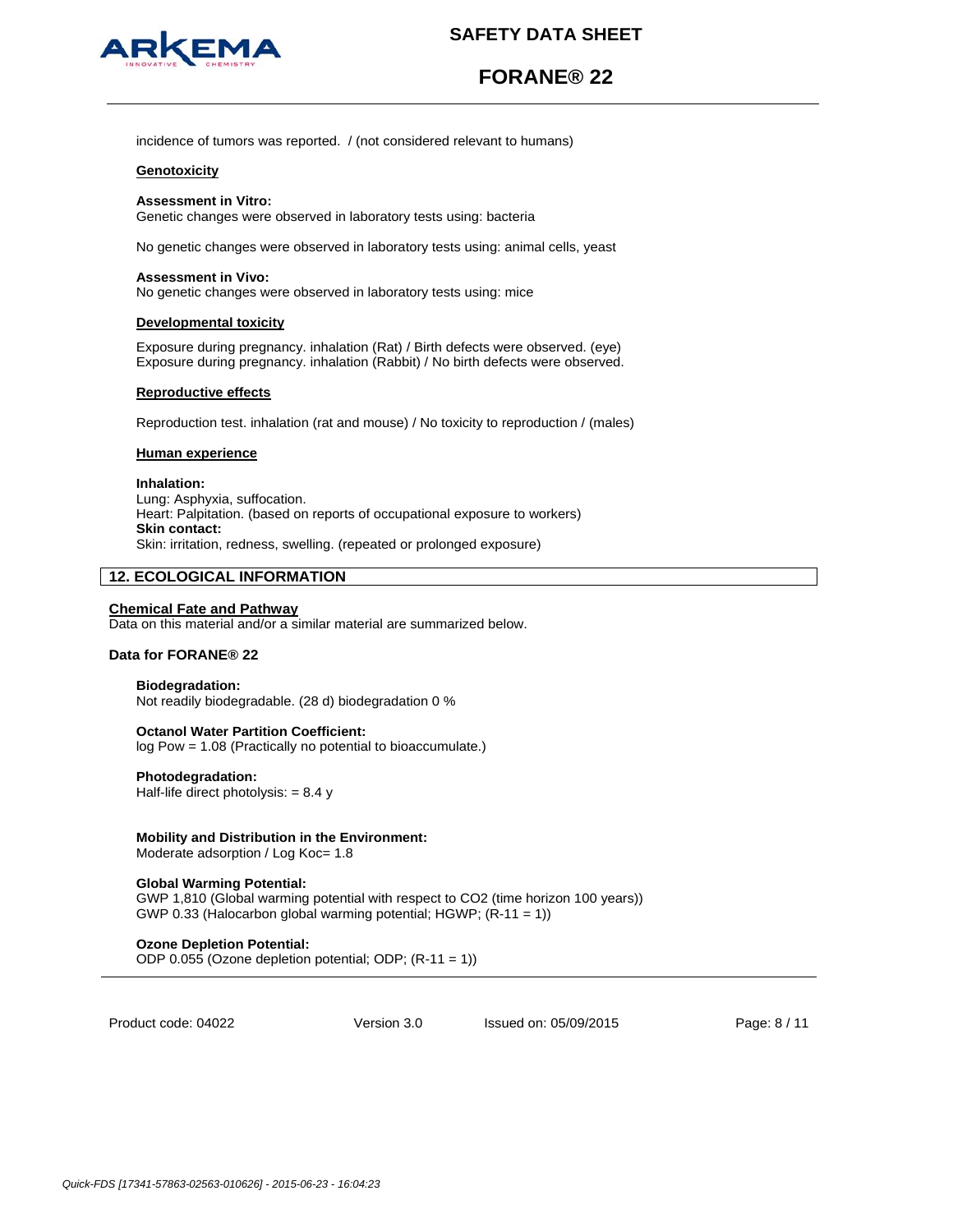

**FORANE® 22**

# **Ecotoxicology**

Data on this material and/or a similar material are summarized below.

#### **Data for FORANE® 22**

# **Aquatic toxicity data:**

Practically nontoxic. Brachydanio rerio (zebrafish) 96 h LC50 = 777 mg/l

#### **Aquatic invertebrates:**

Practically nontoxic. Daphnia magna (Water flea) 48 h EC50 = 433 mg/l

### **Microorganisms:**

Bacteria 24 h Toxicity threshold > 400 mg/l (under anaerobic conditions)

# **13. DISPOSAL CONSIDERATIONS**

### **Waste disposal:**

Do not vent the container contents, or product residuals, to the atmosphere. Recover and reclaim unused contents or residuals as appropriate. Recovered/reclaimed product can be returned to an approved certified reclaimer or back to the seller depending on the material. Completely emptied disposable containers can be disposed of as recyclable steel. Returnable cylinders must be returned to seller. Dispose of in accordance with federal, state and local regulations. Consult a regulatory specialist to determine appropriate state or local reporting requirements, for assistance in waste characterization and/or hazardous waste disposal and other requirements listed in pertinent environmental permits. Note: Chemical additions to, processing of, or otherwise altering this material may make this waste management information incomplete, inaccurate, or otherwise inappropriate. Furthermore, state and local waste disposal requirements may be more restrictive or otherwise different from federal laws and regulations.

# **14. TRANSPORT INFORMATION**

# **US Department of Transportation (DOT)**

| <b>UN Number</b><br>Proper shipping name<br>Class<br>Marine pollutant | ÷<br>÷ | 1018<br>Chlorodifluoromethane (Refrigerant gas R 22)<br>2.2<br>no |  |                       |            |
|-----------------------------------------------------------------------|--------|-------------------------------------------------------------------|--|-----------------------|------------|
| International Maritime Dangerous Goods Code (IMDG)                    |        |                                                                   |  |                       |            |
| <b>UN Number</b><br>Proper shipping name<br>Class<br>Marine pollutant |        | 1018<br>CHLORODIFLUOROMETHANE (REFRIGERANT GAS R 22)<br>2.2<br>no |  |                       |            |
| <b>15. REGULATORY INFORMATION</b>                                     |        |                                                                   |  |                       |            |
| <b>Chemical Inventory Status</b><br>EU. EINECS                        |        | <b>EINECS</b>                                                     |  | Conforms to           |            |
|                                                                       |        |                                                                   |  |                       |            |
| Product code: 04022                                                   |        | Version 3.0                                                       |  | Issued on: 05/09/2015 | Page: 9/11 |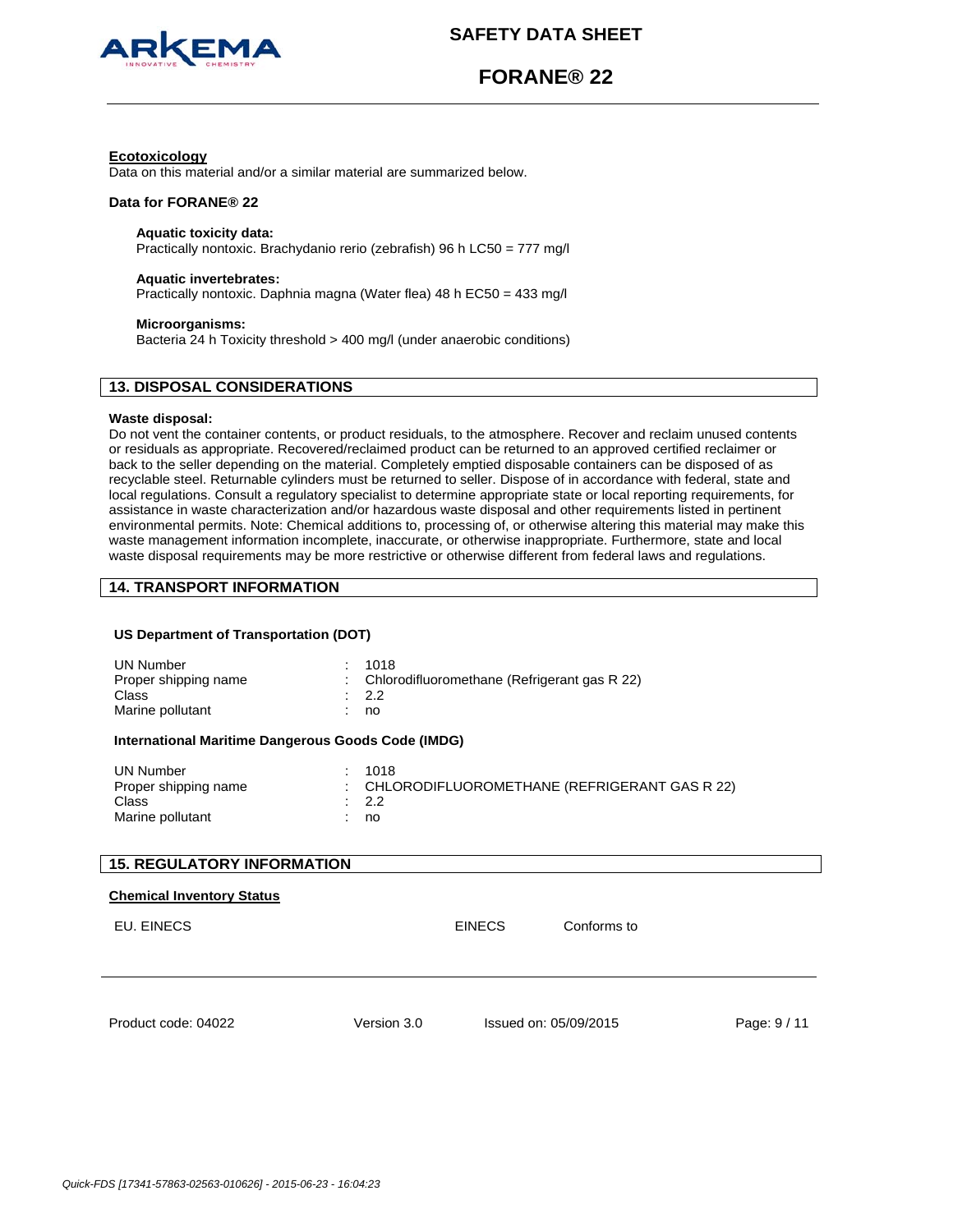

# **FORANE® 22**

| US. Toxic Substances Control Act                                                        | <b>TSCA</b>       | The components of this product are all on<br>the TSCA Inventory. |
|-----------------------------------------------------------------------------------------|-------------------|------------------------------------------------------------------|
| Australia. Industrial Chemical (Notification and<br>Assessment) Act                     | <b>AICS</b>       | Conforms to                                                      |
| Canada, Canadian Environmental Protection Act<br>(CEPA). Domestic Substances List (DSL) | DSL.              | All components of this product are on the<br>Canadian DSL.       |
| Japan. Kashin-Hou Law List                                                              | ENCS (JP)         | Does not conform                                                 |
| Korea. Existing Chemicals Inventory (KECI)                                              | KECI (KR)         | Conforms to                                                      |
| Philippines. The Toxic Substances and Hazardous<br>and Nuclear Waste Control Act        | PICCS (PH)        | Conforms to                                                      |
| China. Inventory of Existing Chemical Substances                                        | <b>IECSC (CN)</b> | Conforms to                                                      |

#### **United States – Federal Regulations**

# **SARA Title III – Section 302 Extremely Hazardous Chemicals:**

The components in this product are either not SARA Section 302 regulated or regulated but present in negligible concentrations.

#### **SARA Title III - Section 311/312 Hazard Categories:**

Acute Health Hazard, Sudden Release of Pressure Hazard

### **SARA Title III – Section 313 Toxic Chemicals:**

| <b>Chemical Name</b>     | CAS-No. | De minimis<br>concentration | Reportable threshold:                                                             |
|--------------------------|---------|-----------------------------|-----------------------------------------------------------------------------------|
| Methane, chlorodifluoro- | 75-45-6 | 1.0%                        | 25000 lbs (Manufacturing<br>and processing)<br>10000 lbs (Otherwise used<br>(non- |
|                          |         |                             | manufacturing/processing))                                                        |

### **Comprehensive Environmental Response, Compensation, and Liability Act (CERCLA) - Reportable Quantity (RQ):**

The components in this product are either not CERCLA regulated, regulated but present in negligible concentrations, or regulated with no assigned reportable quantity.

# **United States – State Regulations**

Product code: 04022

Version 3.0 Issued on: 05/09/2015 Page: 10 / 11